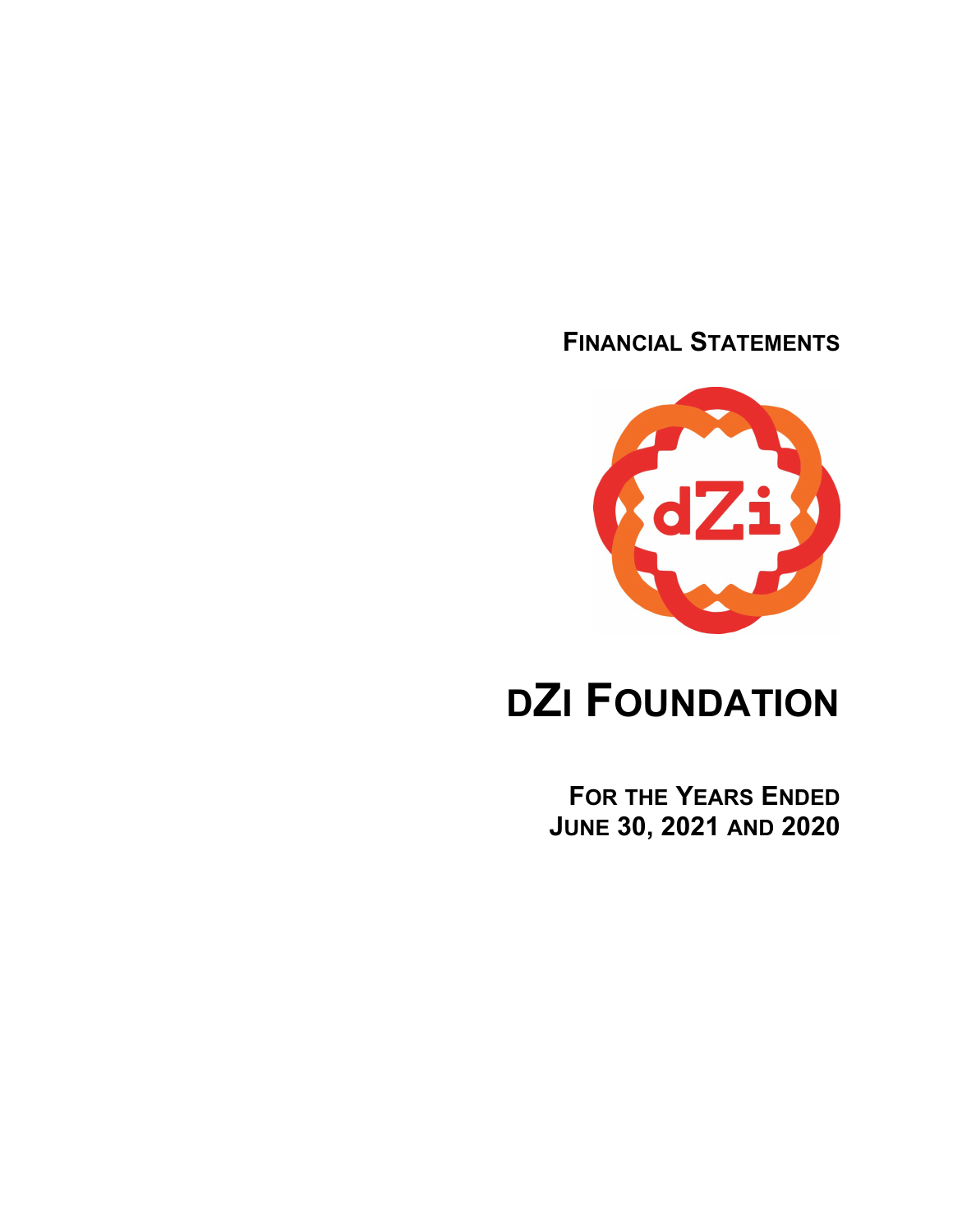# **CONTENTS**

| <b>INDEPENDENT AUDITOR'S REPORT</b>                                                                           | $2 - 3$ |
|---------------------------------------------------------------------------------------------------------------|---------|
| EXHIBIT A - Statements of Financial Position, as of June 30, 2021 and<br>2020                                 | 4       |
| EXHIBIT B - Statements of Activities and Changes in Net Assets, for<br>the Years Ended June 30, 2021 and 2020 | $5 - 6$ |
| EXHIBIT C - Statement of Functional Expenses, for the Year Ended<br>June 30, 2021                             | 7       |
| EXHIBIT D - Statement of Functional Expenses, for the Year Ended<br>June 30, 2020                             | 8       |
| EXHIBIT E - Statements of Cash Flows, for the Years Ended June 30,<br>2021 and 2020                           | 9       |
| NOTES TO FINANCIAL STATEMENTS                                                                                 | 10 - 16 |

**PAGE NO.**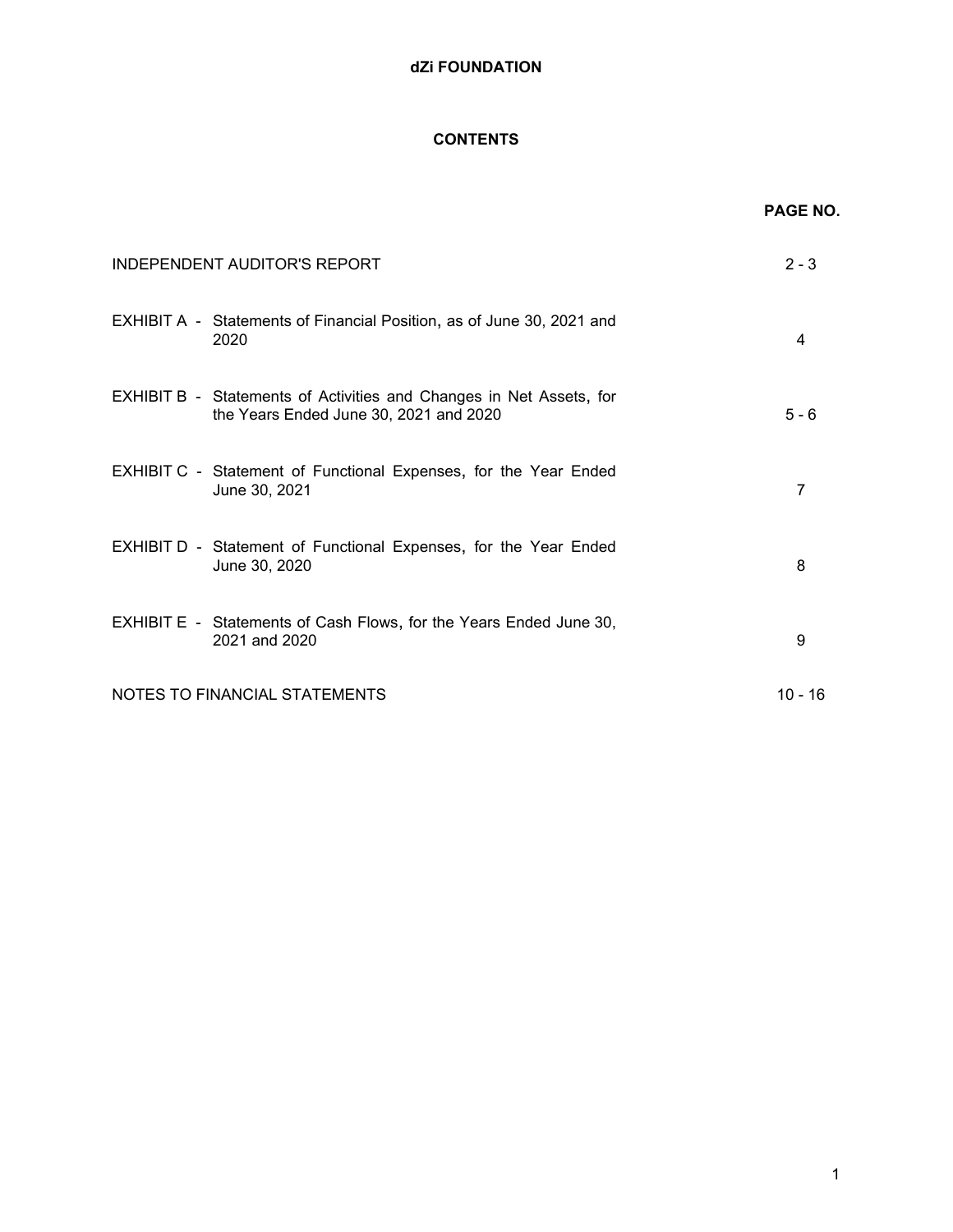

# **INDEPENDENT AUDITOR'S REPORT**

To the Board of Directors dZi Foundation Ridgway, Colorado

We have audited the accompanying financial statements of the dZi Foundation (dZi), which comprise the statements of financial position as of June 30, 2021 and 2020, and the related statements of activities and changes in net assets, functional expenses and cash flows for the years then ended, and the related notes to the financial statements.

# **Management's Responsibility for the Financial Statements**

Management is responsible for the preparation and fair presentation of these financial statements in accordance with accounting principles generally accepted in the United States of America; this includes the design, implementation and maintenance of internal control relevant to the preparation and fair presentation of financial statements that are free from material misstatement, whether due to fraud or error.

# **Auditor's Responsibility**

Our responsibility is to express an opinion on these financial statements based on our audits. We conducted our audits in accordance with auditing standards generally accepted in the United States of America. Those standards require that we plan and perform the audits to obtain reasonable assurance about whether the financial statements are free from material misstatement.

An audit involves performing procedures to obtain audit evidence about the amounts and disclosures in the financial statements. The procedures selected depend on the auditor's judgment, including the assessment of the risks of material misstatement of the financial statements, whether due to fraud or error. In making those risk assessments, the auditor considers internal control relevant to the entity's preparation and fair presentation of the financial statements in order to design audit procedures that are appropriate in the circumstances, but not for the purpose of expressing an opinion on the effectiveness of the entity's internal control. Accordingly, we express no such opinion. An audit also includes evaluating the appropriateness of accounting policies used and the reasonableness of significant accounting estimates made by management, as well as evaluating the overall presentation of the financial statements.

We believe that the audit evidence we have obtained is sufficient and appropriate to provide a basis for our audit opinion.

> **4550 MONTGOMERY AVENUE · SUITE 800 NORTH · BETHESDA, MARYLAND 20814 (301) 951-9090 · WWW.GRFCPA.COM \_\_\_\_\_\_\_\_\_\_\_\_\_\_\_\_\_\_\_\_\_\_\_\_\_\_\_\_\_\_\_\_\_\_\_\_\_\_\_\_\_\_\_\_\_\_\_\_\_\_**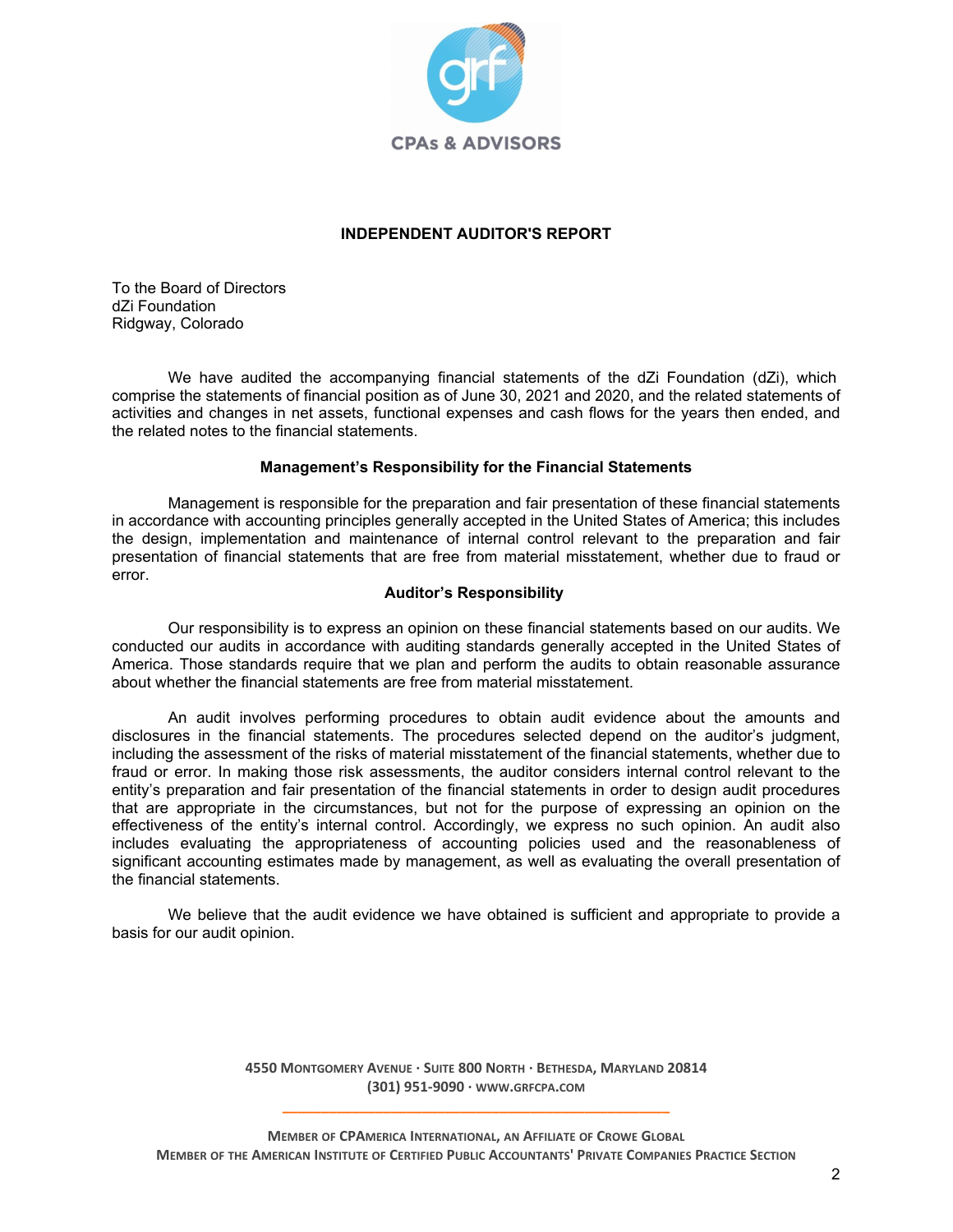# **Opinion**

In our opinion, the financial statements referred to above present fairly, in all material respects, the financial position of dZi as of June 30, 2021 and 2020, and the changes in its net assets, functional expenses and its cash flows for the years then ended in accordance with accounting principles generally accepted in the United States of America.

Gelman Roseaberg & Freedman

January 25, 2022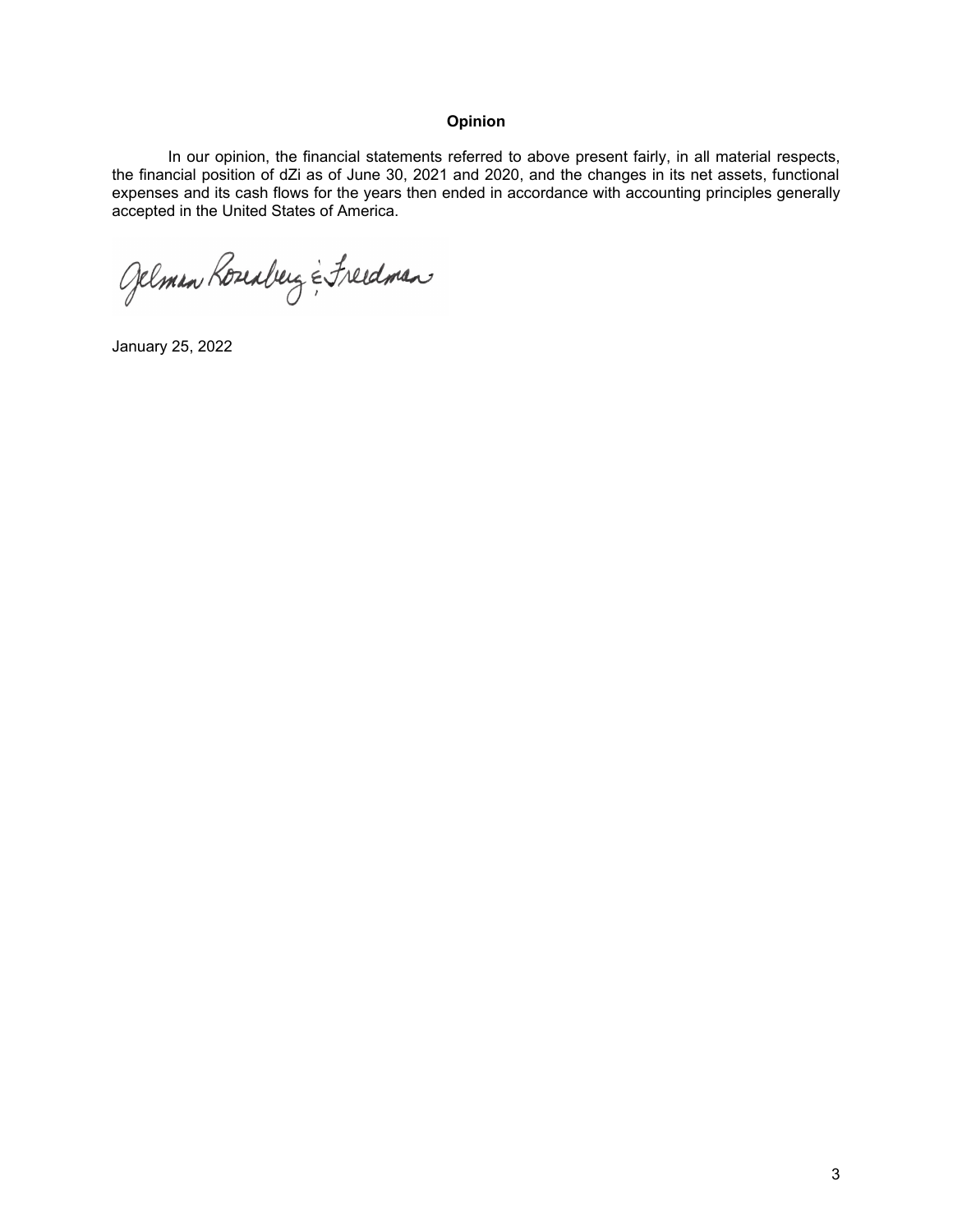# **STATEMENTS OF FINANCIAL POSITION AS OF JUNE 30, 2021 AND 2020**

# **ASSETS**

|                                                                                                                                    |     | 2021                | 2020                   |
|------------------------------------------------------------------------------------------------------------------------------------|-----|---------------------|------------------------|
| <b>CURRENT ASSETS</b>                                                                                                              |     |                     |                        |
| Cash and cash equivalents<br>Contributions and grants receivable, net of allowance of                                              | \$  | 1,416,107           | \$<br>1,617,681        |
| \$6,000 in 2021 and \$25,000 in 2020<br>Prepaid expenses and other assets                                                          |     | 44,500<br>6,994     | 115,618<br>1,060       |
| Total current assets                                                                                                               |     | <u>1,467,601</u>    | <u>1,734,359</u>       |
| <b>FIXED ASSETS</b>                                                                                                                |     |                     |                        |
| Equipment<br>Vehicles                                                                                                              |     | 8,012<br>61,135     | 14,771<br>61,135       |
| Less: Accumulated depreciation and amortization                                                                                    |     | 69,147<br>(69, 147) | 75,906<br>(75, 013)    |
| Net fixed assets                                                                                                                   |     |                     | 893                    |
| <b>NONCURRENT ASSETS</b>                                                                                                           |     |                     |                        |
| Contributions and grants receivable, net of current portion and net<br>present value discount of \$409 in 2021 and \$5,006 in 2020 |     | 12,591              | 62,444                 |
| <b>TOTAL ASSETS</b>                                                                                                                |     | 1,480,192           | \$ 1,797,696           |
| <b>LIABILITIES AND NET ASSETS</b>                                                                                                  |     |                     |                        |
| <b>CURRENT LIABILITIES</b>                                                                                                         |     |                     |                        |
| Loans payable<br>Accounts payable and accrued liabilities                                                                          | \$  | 64,113<br>80,269    | \$<br>68,500<br>90,021 |
| <b>Total current liabilities</b>                                                                                                   |     | 144,382             | 158,521                |
| NET ASSETS                                                                                                                         |     |                     |                        |
| Without donor restrictions:                                                                                                        |     | 921,741             |                        |
| Undesignated<br>Board designated - funds in reserve                                                                                |     |                     | 862,430<br>162,000     |
| Total without donor restrictions                                                                                                   |     | 921,741             | 1,024,430              |
| With donor restrictions                                                                                                            |     | 414,069             | 614,745                |
| Total net assets                                                                                                                   |     | <u>1,335,810</u>    | 1,639,175              |
| <b>TOTAL LIABILITIES AND NET ASSETS</b>                                                                                            | \$_ | <u>1,480,192</u>    | \$ 1,797,696           |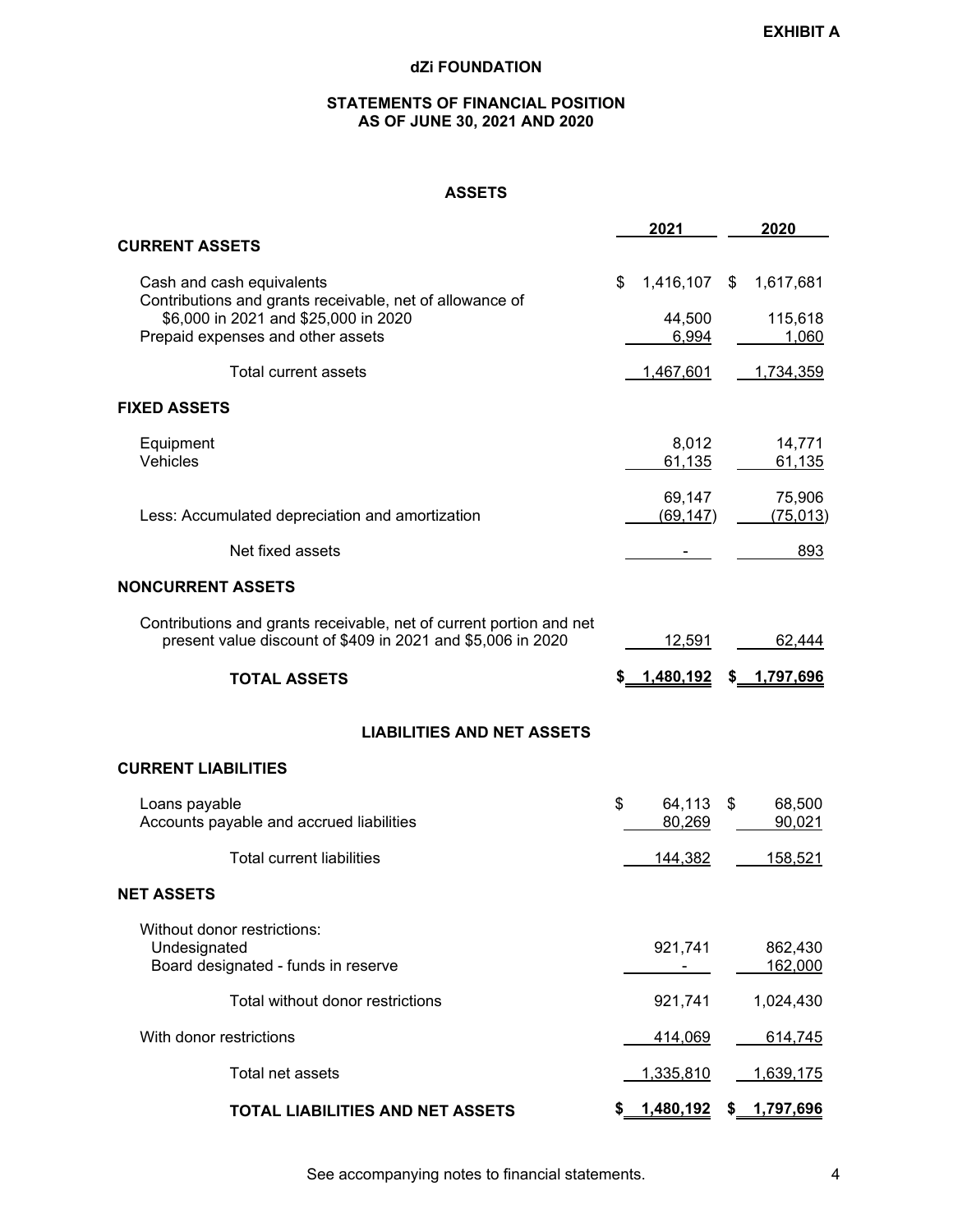# **STATEMENTS OF ACTIVITIES AND CHANGES IN NET ASSETS FOR THE YEARS ENDED JUNE 30, 2021 AND 2020**

|                                                                             | 2021                                                  |                                          |                        |  |
|-----------------------------------------------------------------------------|-------------------------------------------------------|------------------------------------------|------------------------|--|
| <b>SUPPORT AND REVENUE</b>                                                  | <b>Without</b><br><b>Donor</b><br><b>Restrictions</b> | <b>With Donor</b><br><b>Restrictions</b> | Total                  |  |
|                                                                             |                                                       |                                          |                        |  |
| Contributions and grants<br>Investment income                               | \$<br>579,602<br>484                                  | 719,703<br>\$                            | 1,299,305<br>\$<br>484 |  |
| In-kind contributions<br>Net assets released from donor restrictions        | 60,508<br>920,379                                     | (920, 379)                               | 60,508                 |  |
| Total support and revenue                                                   | 1,560,973                                             | (200, 676)                               | 1,360,297              |  |
| <b>EXPENSES</b>                                                             |                                                       |                                          |                        |  |
| Program Services                                                            | 1,259,690                                             |                                          | 1,259,690              |  |
| <b>Supporting Services:</b><br><b>Management and General</b><br>Fundraising | 171,376<br>232,596                                    |                                          | 171,376<br>232,596     |  |
| Total supporting services                                                   | 403,972                                               |                                          | 403,972                |  |
| Total expenses                                                              | 1,663,662                                             |                                          | 1,663,662              |  |
| Changes in net assets                                                       | (102, 689)                                            | (200, 676)                               | (303, 365)             |  |
| Net assets at beginning of year                                             | 1,024,430                                             | 614,745                                  | 1,639,175              |  |
| <b>NET ASSETS AT END OF YEAR</b>                                            | 921,741                                               | <u>414,069</u><br>\$                     | \$ 1,335,810           |  |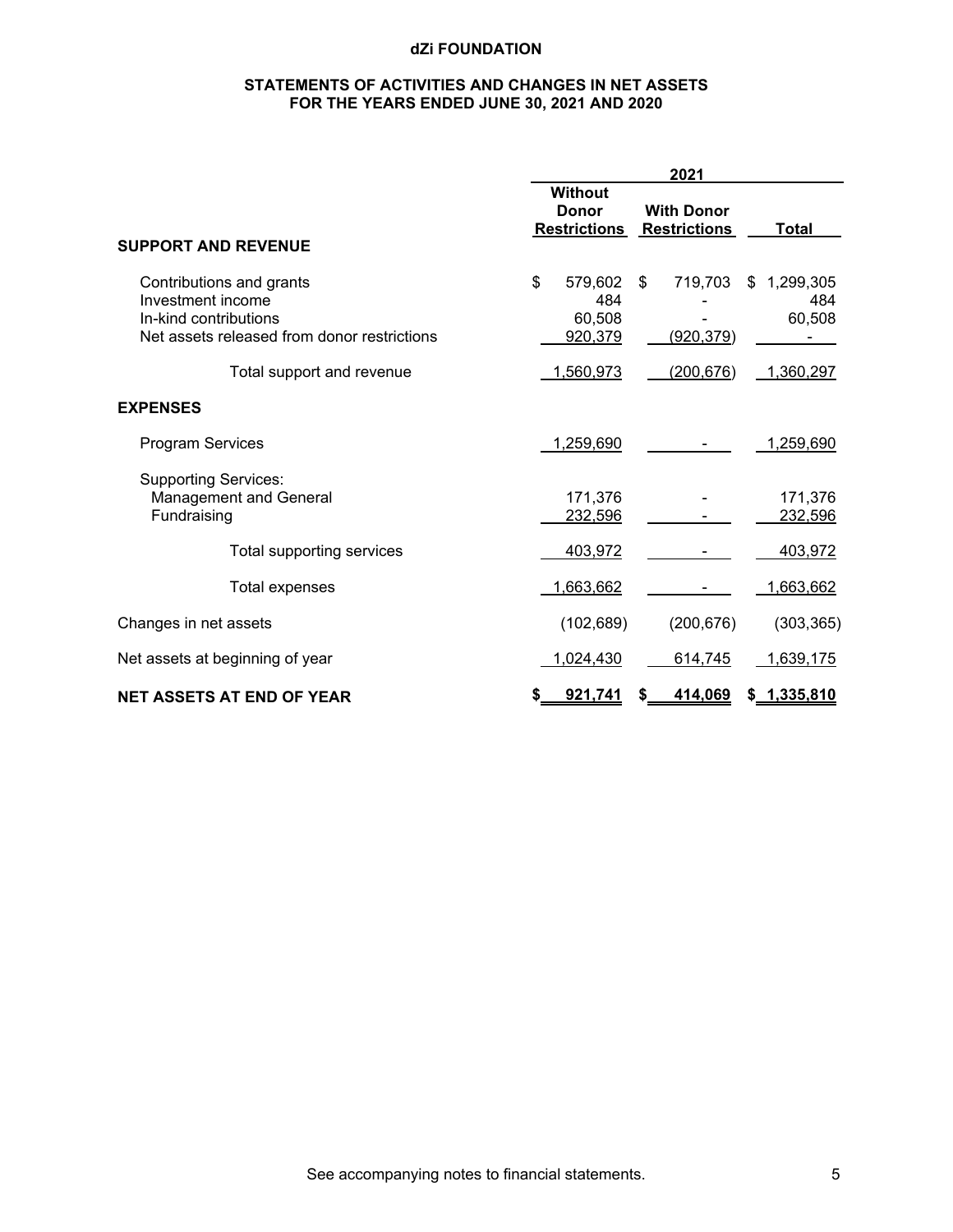|                                              |                                          | 2020                        |     |                               |
|----------------------------------------------|------------------------------------------|-----------------------------|-----|-------------------------------|
| Without<br>Donor<br><b>Restrictions</b>      | <b>With Donor</b><br><b>Restrictions</b> |                             |     | Total                         |
| \$<br>580,153<br>13,728<br>97,611<br>749,901 | \$                                       | 744.112<br><u>(749,901)</u> | \$  | 1,324,265<br>13,728<br>97,611 |
| <u>1,441,393</u>                             |                                          | (5,789)                     |     | 1,435,604                     |
| <u>1,225,562</u>                             |                                          |                             |     | <u>1,225,562</u>              |
| 122,852                                      |                                          |                             |     | 122,852                       |
| 233,409                                      |                                          |                             |     | 233,409                       |
| 356,261                                      |                                          |                             |     | 356,261                       |
| <u>1,581,823</u>                             |                                          |                             |     | <u>1,581,823</u>              |
| (140, 430)                                   |                                          | (5,789)                     |     | (146, 219)                    |
| <u>1,164,860</u>                             |                                          | 620,534                     |     | <u>1,785,394</u>              |
| \$<br>1,024,430                              | \$                                       | 614,745                     | \$_ | <u>1,639,175</u>              |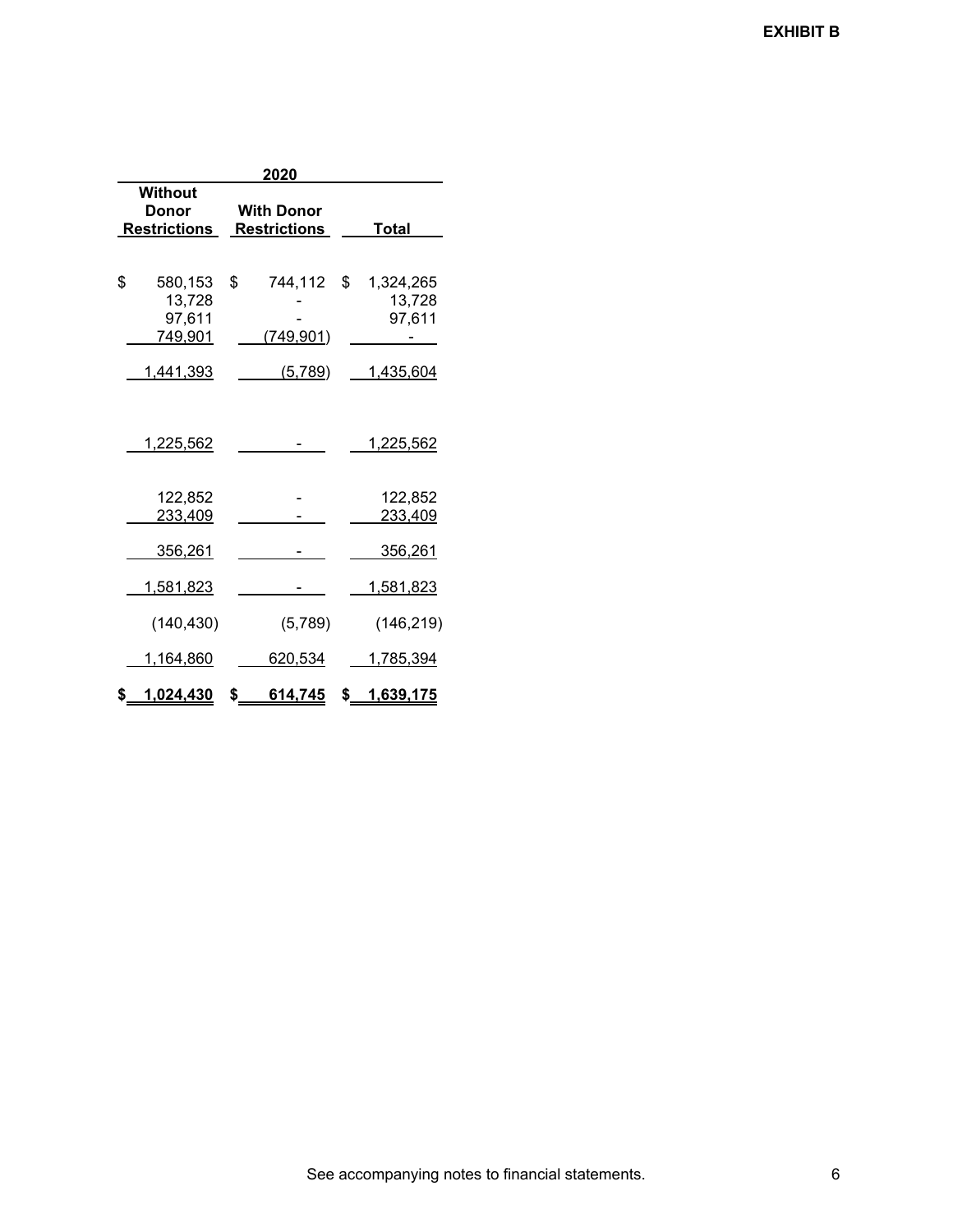# **STATEMENT OF FUNCTIONAL EXPENSES FOR THE YEAR ENDED JUNE 30, 2021**

|                                     |                 | <b>Supporting Services</b> |                   |      |                    |    |                 |
|-------------------------------------|-----------------|----------------------------|-------------------|------|--------------------|----|-----------------|
|                                     | Program         |                            | <b>Management</b> |      |                    |    | <b>Total</b>    |
|                                     | <b>Services</b> |                            | and General       |      | <b>Fundraising</b> |    | <b>Expenses</b> |
|                                     |                 |                            |                   | \$   |                    |    |                 |
| Salaries and payroll taxes          | \$<br>45,970    | \$                         | 108,470           |      | 135,977            | \$ | 290,417         |
| <b>Benefits</b>                     | 8,406           |                            | 8,037             |      | 10,075             |    | 26,518          |
| Office supplies and operating costs | 13,254          |                            | 2,461             |      | 2,461              |    | 18,176          |
| Occupancy costs                     | 14,459          |                            | 4,085             |      | 4,084              |    | 22,628          |
| Travel                              | 5,901           |                            |                   |      | 2,808              |    | 8,709           |
| Meetings                            | 8,769           |                            | 513               |      | 513                |    | 9,795           |
| <b>Technical support</b>            | 1,170           |                            | 1,364             |      | 455                |    | 2,989           |
| Professional fees                   | 34,860          |                            | 25,032            |      | $\blacksquare$     |    | 59,892          |
| Fundraising consultant              |                 |                            |                   |      | 52,200             |    | 52,200          |
| Board meetings                      | 1,598           |                            | 1,551             |      | 1,551              |    | 4,700           |
| Office equipment and software       | 10,556          |                            | 5,571             |      | 5,575              |    | 21,702          |
| Professional development            | 5,249           |                            | 3,406             |      | 3,406              |    | 12,061          |
| Insurance                           | 8,217           |                            | 2,014             |      | 2,014              |    | 12,245          |
| Depreciation and amortization       |                 |                            | 893               |      |                    |    | 893             |
| Bank and credit card fees           | 2,957           |                            | 2,584             |      | 2,584              |    | 8,125           |
| Media production                    | 32,161          |                            | 2,227             |      | 8,661              |    | 43,049          |
| Dues and subscriptions              | 766             |                            | 168               |      | 168                |    | 1,102           |
| Donated skilled labor and materials | 60,508          |                            |                   |      |                    |    | 60,508          |
| Local salaries and related benefits | 244,088         |                            |                   |      |                    |    | 244,088         |
| Community projects                  | 760,785         |                            |                   |      |                    |    | 760,785         |
| Events and marketing                | 16              |                            |                   |      | 64                 |    | 80              |
| Bad debt expense                    |                 |                            | 3,000             |      |                    |    | 3,000           |
| TOTAL                               | 1,259,690       | \$                         | 171,376           | - \$ | 232,596            | S. | 1,663,662       |
|                                     | 76%             |                            | 10%               |      | 14%                |    | 100%            |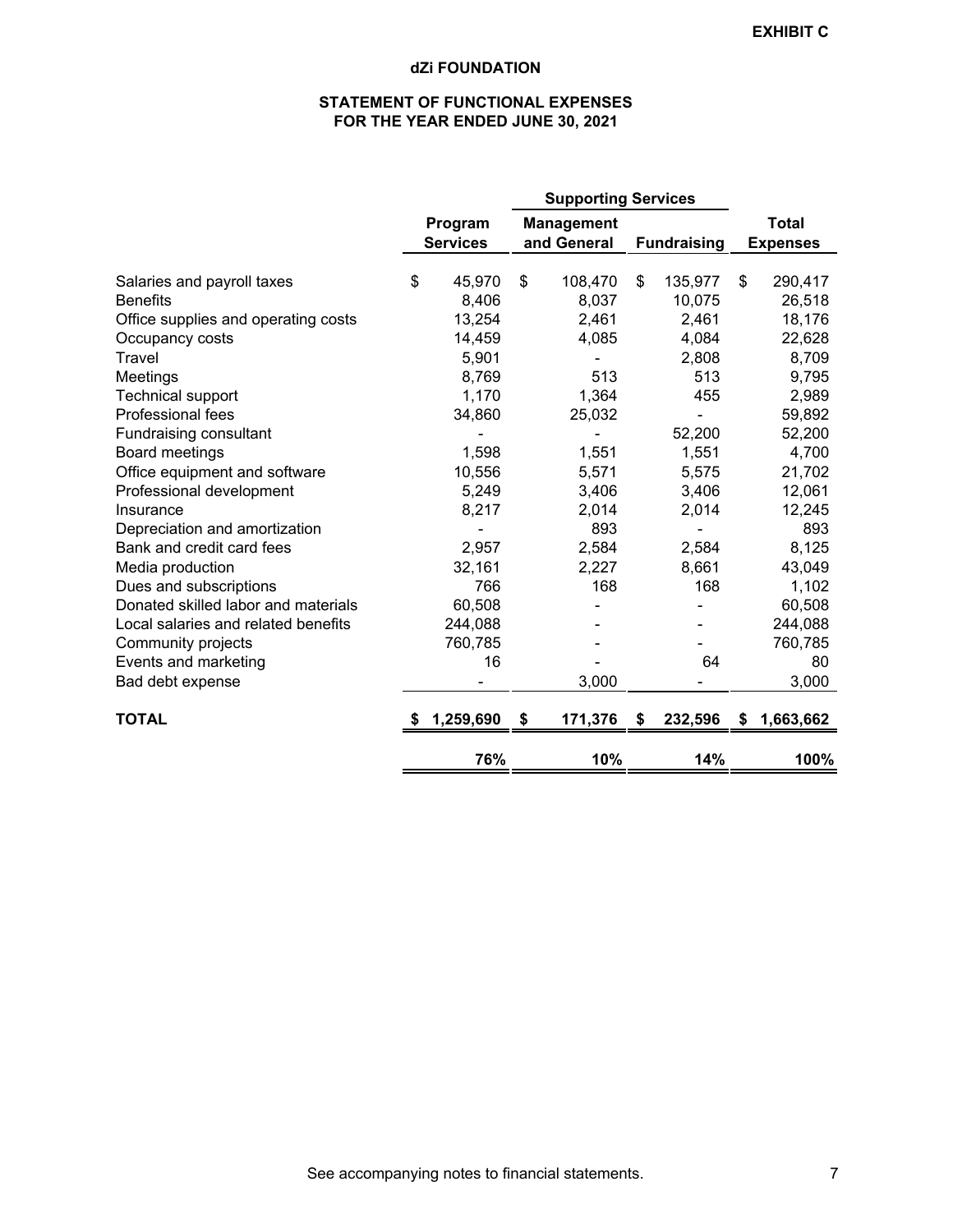# **STATEMENT OF FUNCTIONAL EXPENSES FOR THE YEAR ENDED JUNE 30, 2020**

|                                     | <b>Supporting Services</b> |                 |    |                   |                    |    |                 |
|-------------------------------------|----------------------------|-----------------|----|-------------------|--------------------|----|-----------------|
|                                     |                            | Program         |    | <b>Management</b> |                    |    | <b>Total</b>    |
|                                     |                            | <b>Services</b> |    | and General       | <b>Fundraising</b> |    | <b>Expenses</b> |
|                                     |                            |                 |    |                   |                    |    |                 |
| Salaries and payroll taxes          | \$                         | 132,812         | \$ | 35,243            | \$<br>175,200      | \$ | 343,255         |
| <b>Benefits</b>                     |                            | 25,253          |    | 2,721             | 13,525             |    | 41,499          |
| Office supplies and operating costs |                            | 11,152          |    | 2,645             | 2,645              |    | 16,442          |
| Occupancy costs                     |                            | 14,889          |    | 4,493             | 4,493              |    | 23,875          |
| Travel                              |                            | 29,700          |    |                   | 7,290              |    | 36,990          |
| Meetings                            |                            | 11,950          |    | 514               | 514                |    | 12,978          |
| <b>Technical support</b>            |                            | 50,224          |    | 1,722             | 6,668              |    | 58,614          |
| Professional fees                   |                            | 1,099           |    | 23,514            |                    |    | 24,613          |
| Board meetings                      |                            | 1,303           |    | 1,265             | 1,265              |    | 3,833           |
| Office equipment and software       |                            | 8,356           |    | 2,982             | 2,982              |    | 14,320          |
| Professional development            |                            | 6,749           |    | 5,520             | 5,520              |    | 17,789          |
| Insurance                           |                            | 10,400          |    | 1,813             | 1,813              |    | 14,026          |
| Depreciation and amortization       |                            |                 |    | 893               |                    |    | 893             |
| Bank and credit card fees           |                            | 1,850           |    | 1,565             | 1,565              |    | 4,980           |
| Postage and delivery                |                            | 776             |    | 388               | 388                |    | 1,552           |
| Media production                    |                            | 42,805          |    | 1,880             | 8,381              |    | 53,066          |
| Dues and subscriptions              |                            | 490             |    | 26                | 26                 |    | 542             |
| Promotion and support               |                            | 5,000           |    |                   |                    |    | 5,000           |
| Donated skilled labor and materials |                            | 97,611          |    |                   |                    |    | 97,611          |
| Local salaries and related benefits |                            | 221,591         |    |                   |                    |    | 221,591         |
| Community projects                  |                            | 536,692         |    |                   |                    |    | 536,692         |
| Events and marketing                |                            | 283             |    |                   | 1,134              |    | 1,417           |
| Homes for at-risk girls             |                            | 14,577          |    |                   |                    |    | 14,577          |
| Bad debt expense                    |                            |                 |    | 35,600            |                    |    | 35,600          |
| Other                               |                            |                 |    | 68                |                    |    | 68              |
| <b>TOTAL</b>                        |                            | 1,225,562       | \$ | 122,852           | \$<br>233,409      | S  | 1,581,823       |
|                                     |                            | 77%             |    | 8%                | 15%                |    | 100%            |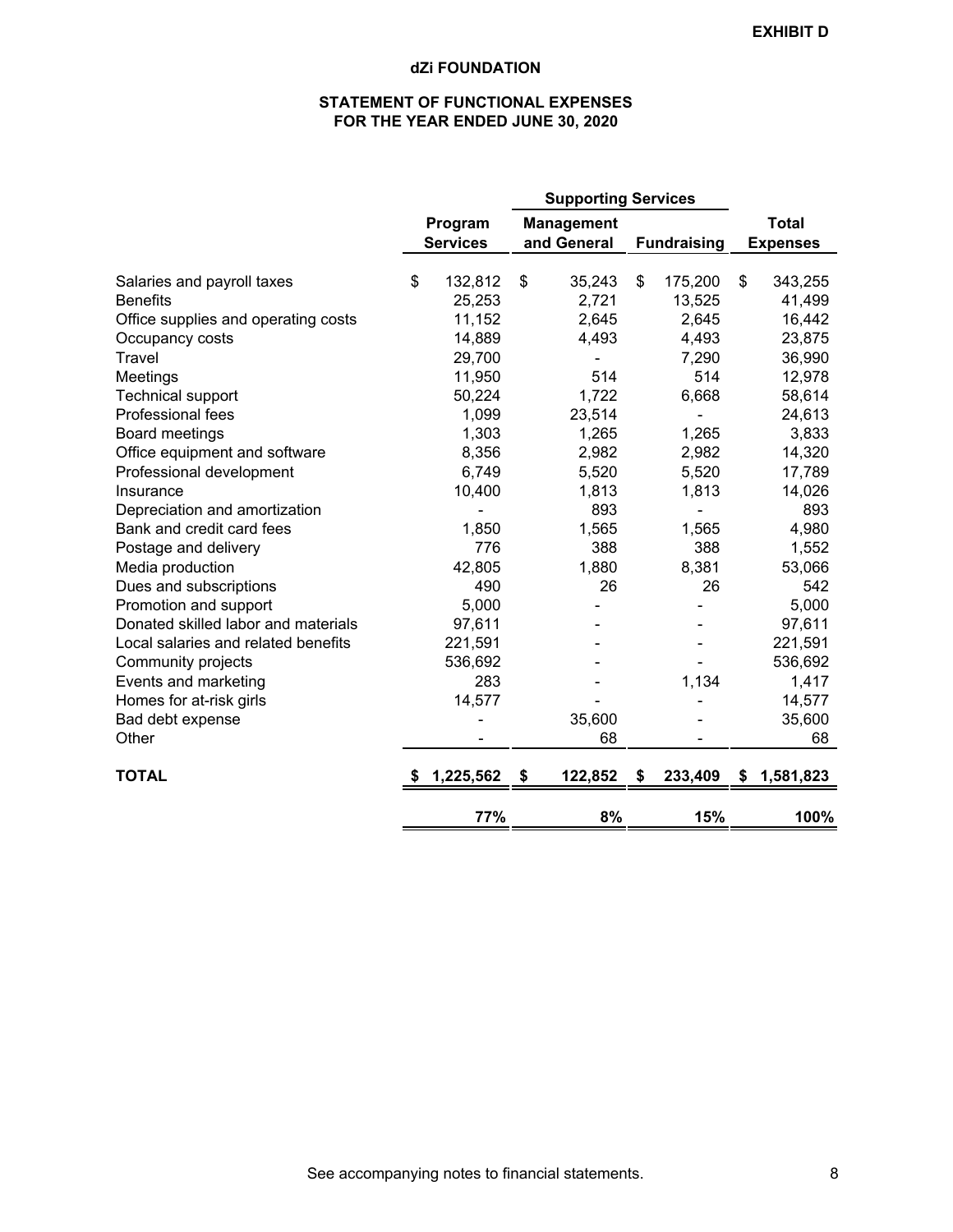# **STATEMENTS OF CASH FLOWS FOR THE YEARS ENDED JUNE 30, 2021 AND 2020**

|                                                                                                                                                                                                                                                                                                                                                          | 2021                                                                               | 2020                          |
|----------------------------------------------------------------------------------------------------------------------------------------------------------------------------------------------------------------------------------------------------------------------------------------------------------------------------------------------------------|------------------------------------------------------------------------------------|-------------------------------|
| <b>CASH FLOWS FROM OPERATING ACTIVITIES</b>                                                                                                                                                                                                                                                                                                              |                                                                                    |                               |
| Changes in net assets                                                                                                                                                                                                                                                                                                                                    | \$<br>$(303, 365)$ \$                                                              | (146, 219)                    |
| Adjustments to reconcile changes in net assets to<br>net cash used by operating activities:                                                                                                                                                                                                                                                              |                                                                                    |                               |
| Depreciation and amortization<br>Realized and unrealized losses on investments<br>Receipt of contributed securities<br>Proceeds from sale of contributed securities<br>Gain on sale of contributed securities<br>Bad debt expense<br>Change in allowance for uncollectible pledges<br>Change in discount on long term receivables<br>Forgiveness of debt | 893<br>(243, 433)<br>243,639<br>(206)<br>3,000<br>(22,000)<br>(4,597)<br>(64, 500) | 893<br>8,073<br>35,600<br>680 |
| Decrease (increase) in:<br>Contributions and grants receivable<br>Prepaid expenses and other assets                                                                                                                                                                                                                                                      | 144,568<br>(5,934)                                                                 | 66,250<br>8,033               |
| (Decrease) increase in:<br>Accounts payable and accrued liabilities                                                                                                                                                                                                                                                                                      | (9, 752)                                                                           | 25,761                        |
| Net cash used by operating activities                                                                                                                                                                                                                                                                                                                    | (261, 687)                                                                         | (929)                         |
| CASH FLOWS FROM INVESTING ACTIVITIES                                                                                                                                                                                                                                                                                                                     |                                                                                    |                               |
| Purchase of investments<br>Proceeds from sale of investments                                                                                                                                                                                                                                                                                             |                                                                                    | (3,700)<br>1,168,667          |
| Net cash provided by investing activities                                                                                                                                                                                                                                                                                                                |                                                                                    | 1,164,967                     |
| <b>CASH FLOWS FROM FINANCING ACTIVITIES</b>                                                                                                                                                                                                                                                                                                              |                                                                                    |                               |
| Proceeds from PPP loan<br>Proceeds from EIDL loan<br>Repayment of EIDL loan                                                                                                                                                                                                                                                                              | 64,113<br>(4,000)                                                                  | 64,500<br>4,000               |
| Net cash provided by financing activities                                                                                                                                                                                                                                                                                                                | 60,113                                                                             | 68,500                        |
| Net (decrease) increase in cash and cash equivalents                                                                                                                                                                                                                                                                                                     | (201, 574)                                                                         | 1,232,538                     |
| Cash and cash equivalents at beginning of year                                                                                                                                                                                                                                                                                                           | 1,617,681                                                                          | <u>385,143</u>                |
| <b>CASH AND CASH EQUIVALENTS AT END OF YEAR</b>                                                                                                                                                                                                                                                                                                          | 1,416,107                                                                          | \$ 1,617,681                  |
| <b>SCHEDULE OF NONCASH INVESTING AND FINANCING</b><br><b>TRANSACTIONS</b>                                                                                                                                                                                                                                                                                |                                                                                    |                               |
| <b>Forgiveness of Debt</b>                                                                                                                                                                                                                                                                                                                               | \$<br>64,500                                                                       |                               |
|                                                                                                                                                                                                                                                                                                                                                          |                                                                                    |                               |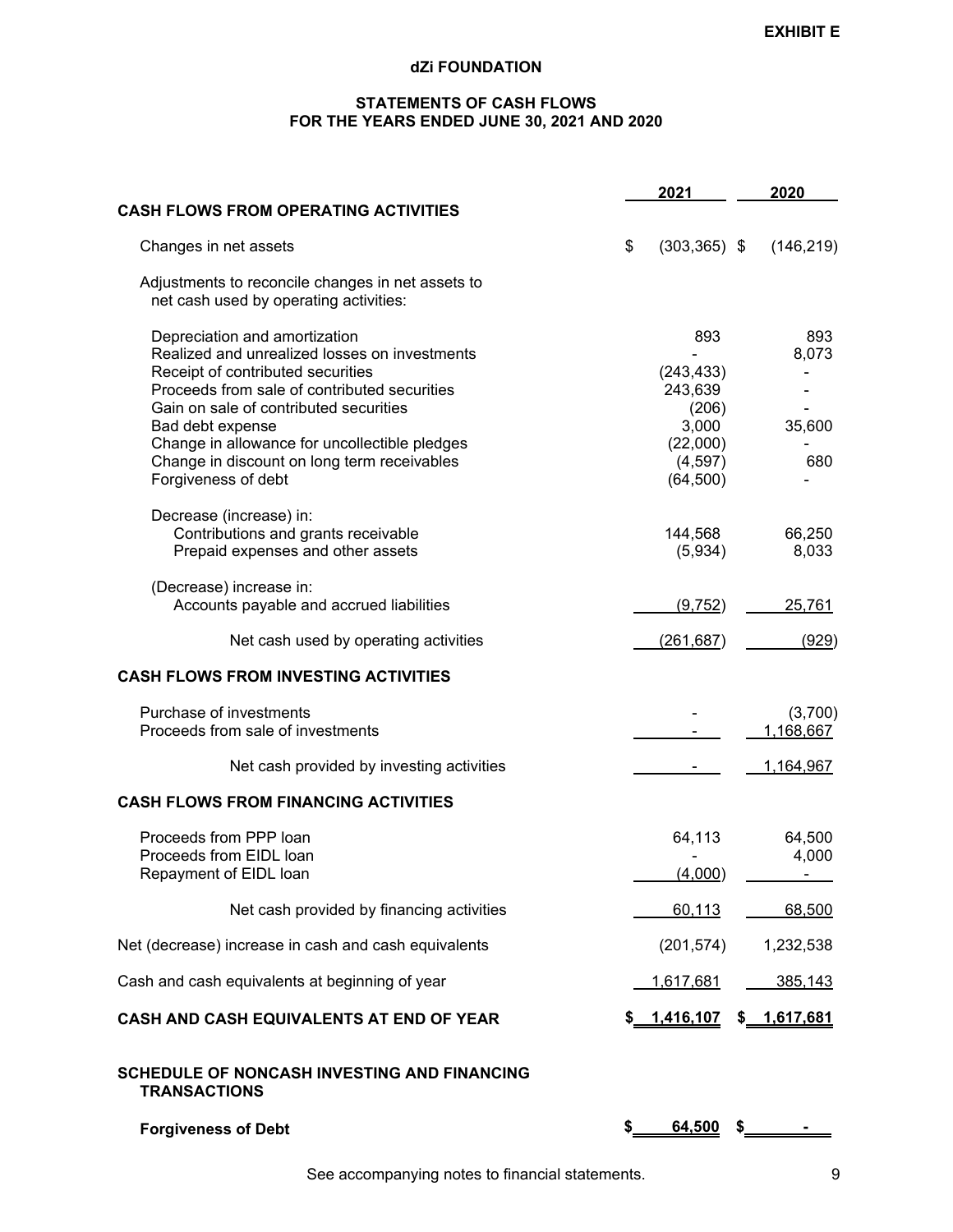# **NOTES TO FINANCIAL STATEMENTS JUNE 30, 2021 AND 2020**

# **1. SUMMARY OF SIGNIFICANT ACCOUNTING POLICIES AND GENERAL INFORMATION**

#### Organization -

The dZi Foundation (dZi) is a Colorado non-profit corporation formed to help increase the prosperity of underserved communities and individuals in remote regions of Nepal through implementing a variety of integrated community development projects. The projects target a cluster of extremely remote communities in Eastern Nepal and employ a long-term approach that emphasizes community participation and skill development; these projects are mainly generated by the communities themselves and cross many sectors including education, civic infrastructure, water and sanitation, and agricultural improvements.

Basis of presentation -

The accompanying financial statements are presented on the accrual basis of accounting, and in accordance with Financial Accounting Standards Board (FASB) Accounting Standards Update (ASU) 2016-14, *Presentation of Financial Statements of Not-for-Profit Entitie*s. As such, net assets are reported within two net asset classifications: without donor restrictions and with donor restrictions. Descriptions of the two net asset categories are as follows:

- **Net Assets Without Donor Restrictions** Net assets available for use in general operations and not subject to donor restrictions are recorded as "net assets without donor restrictions". Assets restricted solely through the actions of the Board are referred to as Board Designated and are also reported as net assets without donor restrictions; during the year ended June 30, 2021, dZi Foundation reclassfied all Board designated net assets.
- **Net Assets With Donor Restrictions -** Contributions restricted by donors are reported as increases in net assets without donor restrictions if the restrictions expire (that is, when a stipulated time restriction ends or purpose restriction is accomplished) in the reporting period in which the revenue is recognized. All other donor-restricted contributions are reported as increases in "net assets with donor restrictions", depending on the nature of the restrictions. When a restriction expires, net assets with donor restrictions are reclassified to net assets without donor restrictions and reported in the Statements of Activities and Changes in Net Assets as net assets released from donor restrictions. Gifts of long-lived assets and gifts of cash restricted for the acquisition of long-lived assets are recognized as revenue without donor restrictions when the assets are placed in service.

Cash and cash equivalents -

dZi considers all cash and other highly liquid investments with initial maturities of three months or less to be cash equivalents.

Bank deposit accounts are insured by the Federal Deposit Insurance Corporation (FDIC) up to a limit of \$250,000. At times, dZi maintains cash balances in excess of the FDIC insurance limits. Management believes the risk in these situations to be minimal.

dZi had \$124,485 and \$93,662 of cash and cash equivalents on hand and in financial institutions (in Nepal) as of June 30, 2021 and 2020, respectively; funds held in Nepal are uninsured.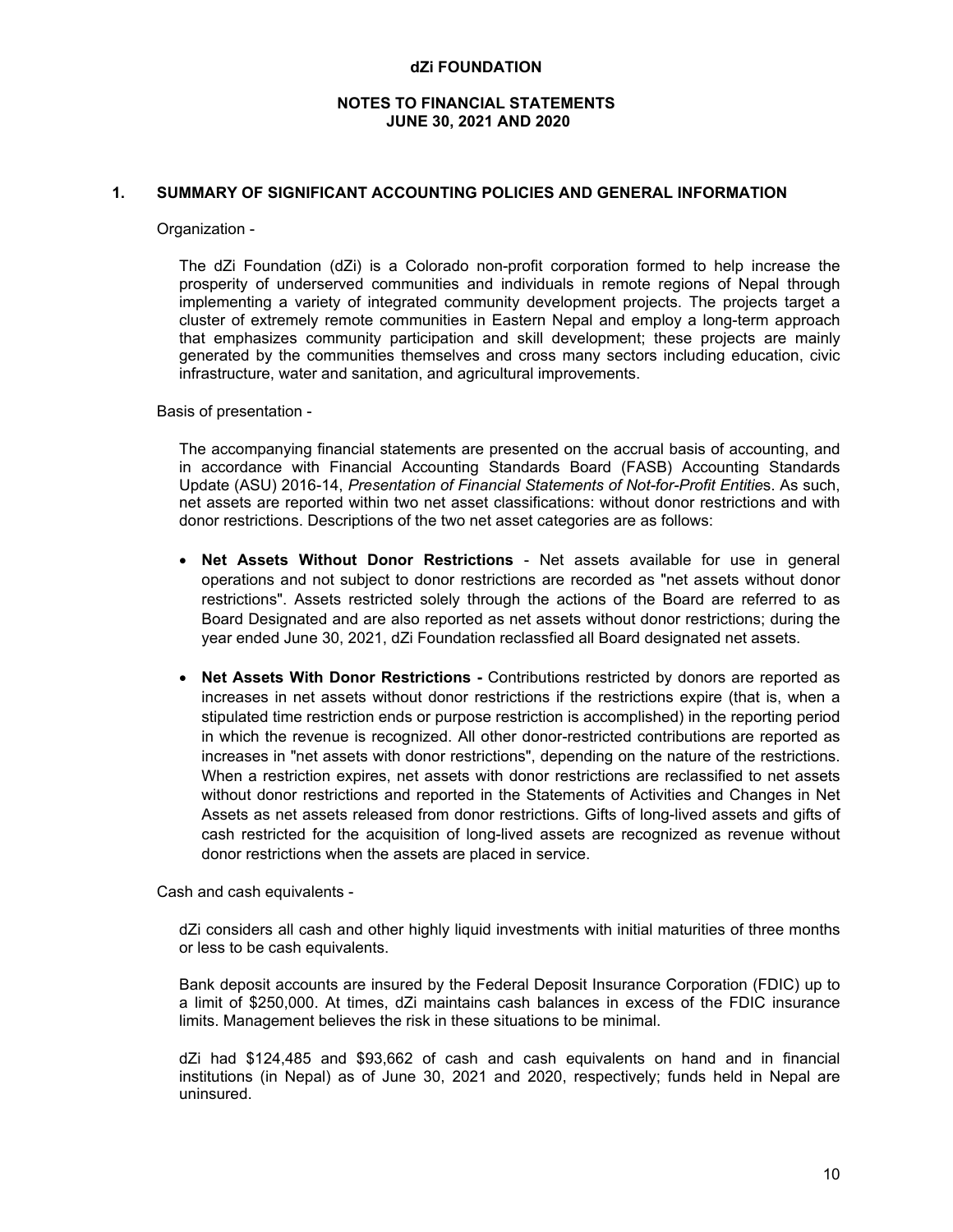#### **NOTES TO FINANCIAL STATEMENTS JUNE 30, 2021 AND 2020**

# **1. SUMMARY OF SIGNIFICANT ACCOUNTING POLICIES AND GENERAL INFORMATION (Continued)**

Contributions and grants receivable -

Contributions and grants receivable represent uncollected amounts due from donors, in accordance with commitments made to dZi as of the Statement of Financial Position date. Contributions and grants receivable approximate fair value. The allowance for doubtful accounts is determined based upon an annual review of account balances, including the age of the balance and the historical experience with the donor.

#### Fixed assets -

Fixed assets in excess of \$2,000 are capitalized and stated at cost. Fixed assets are depreciated and amortized on a straight-line basis over the estimated useful lives of the related assets, generally three to five years. The cost of maintenance and repairs is recorded as expenses are incurred.

#### Income taxes -

dZi is exempt from Federal income taxes under Section 501(c)(3) of the Internal Revenue Code. Accordingly, no provision for income taxes has been made in the accompanying financial statements. dZi is not a private foundation.

Uncertain tax positions -

During the years ended June 30, 2021 and 2020, dZi has documented its consideration of FASB ASC 740-10, *Income Taxes*, that provides guidance for reporting uncertainty in income taxes and has determined that no material uncertain tax positions qualify for either recognition or disclosure in the accompanying financial statements.

Contributions and grants -

The majority of dZi's revenue is received through contributions and grants from foundations, organizations and other entities. Contributions and grants are recognized in the appropriate category of net assets in the period received. dZi performs an analysis of the individual contribution and grant to determine if the revenue streams follow the contribution rules or if they should be recorded as an exchange transaction depending upon whether the transactions are deemed reciprocal or nonreciprocal.

For awards qualifying under the contribution rules, revenue is recognized upon notification of the award and satisfaction of all conditions, if applicable. Conditional awards are not recognized until the conditions on which they depend are substantially met. Awards qualifying as contributions that are unconditional that have donor restrictions are recognized as "without donor restrictions" only to the extent of actual expenses incurred in compliance with the donorimposed restrictions and satisfaction of time restrictions; such funds in excess of expenses incurred are shown as net assets with donor restrictions in the accompanying financial statements.

Awards qualifying as conditional contributions contain a "barrier" and a right of return or right of release from obligation (and the entity has limited discretion over how funds transferred should be spent).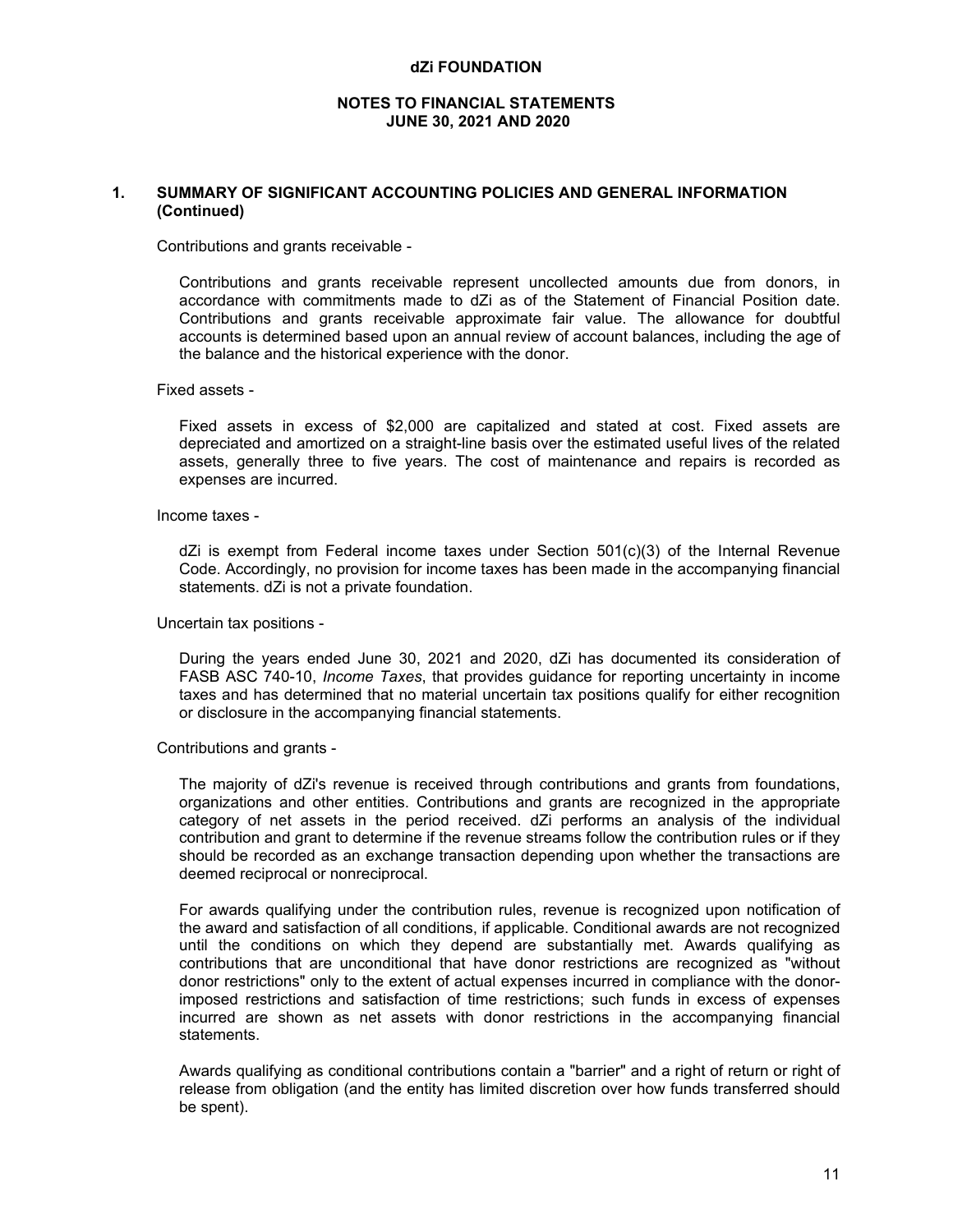#### **NOTES TO FINANCIAL STATEMENTS JUNE 30, 2021 AND 2020**

# **1. SUMMARY OF SIGNIFICANT ACCOUNTING POLICIES AND GENERAL INFORMATION (Continued)**

Contributions and grants (continued) -

Conditional awards are not recognized until the conditions on which they depend are substantially met; revenue is recognized when the condition or conditions are satisfied. During the years ended June 30, 2021 and 2020, dZi did not receive assistance from donors under conditional awards.

Use of estimates -

The preparation of the financial statements in conformity with accounting principles generally accepted in the United States of America requires management to make estimates and assumptions that affect the reported amounts of assets and liabilities at the date of the financial statements and the reported amounts of revenue and expenses during the reporting period. Accordingly, actual results could differ from those estimates.

Functional allocation of expenses -

The costs of providing the various programs and other activities have been summarized on a functional basis in the Statements of Activities and Changes in Net Assets. Accordingly, certain costs have been allocated among the programs and supporting services benefited. Expenses directly attributed to a specific functional area of dZi are reported as direct expenses to the programmatic area and those expenses that benefit more than one function are allocated on a basis of estimated time and effort or other reasonable basis.

New accounting pronouncement (not yet adopted) -

ASU 2019-01, *Leases* (Topic 842) changes the accounting treatment for operating leases by requiring recognition of a lease asset and lease liability at the present value of the lease payments in the Statement of Financial Position and disclosure of key information about leasing arrangements. During 2020, the FASB issued ASU 2020-05 and delayed the implementation date by one year. The ASU is effective for non public entities with fiscal years beginning after December 15, 2021. Early adoption is still permitted. The ASU can be applied at the beginning of the earliest period presented using a modified retrospective approach or applied at the beginning of the period of adoption recognizing a cumulative-effect adjustment.

ASU 2020-07, *Presentation and Disclosures by Not-for-Profit Entities for Contributed Nonfinancial Assets*, improves generally accepted accounting principles (GAAP) by increasing the transparency of contributed nonfinancial assets for not-for-profit (NFP) entities through enhancements to presentation and disclosure. The amendments in this ASU address certain stakeholders' concerns about the lack of transparency relating to the measurement of contributed nonfinancial assets recognized by NFPs, as well as the amount of those contributions used in a NFP's programs and other activities. The ASU should be applied on a retrospective basis and is effective for annual periods beginning after June 15, 2021, and interim periods within annual periods beginning after June 15, 2022. Early adoption is permitted. The amendment will not change the recognition and measurement requirements for those contributed nonfinancial assets.

dZi plans to adopt the new ASUs at the required implementation dates, and management is currently in the process of evaluating the adoption methods and the impact of the new standards on its accompanying financial statements.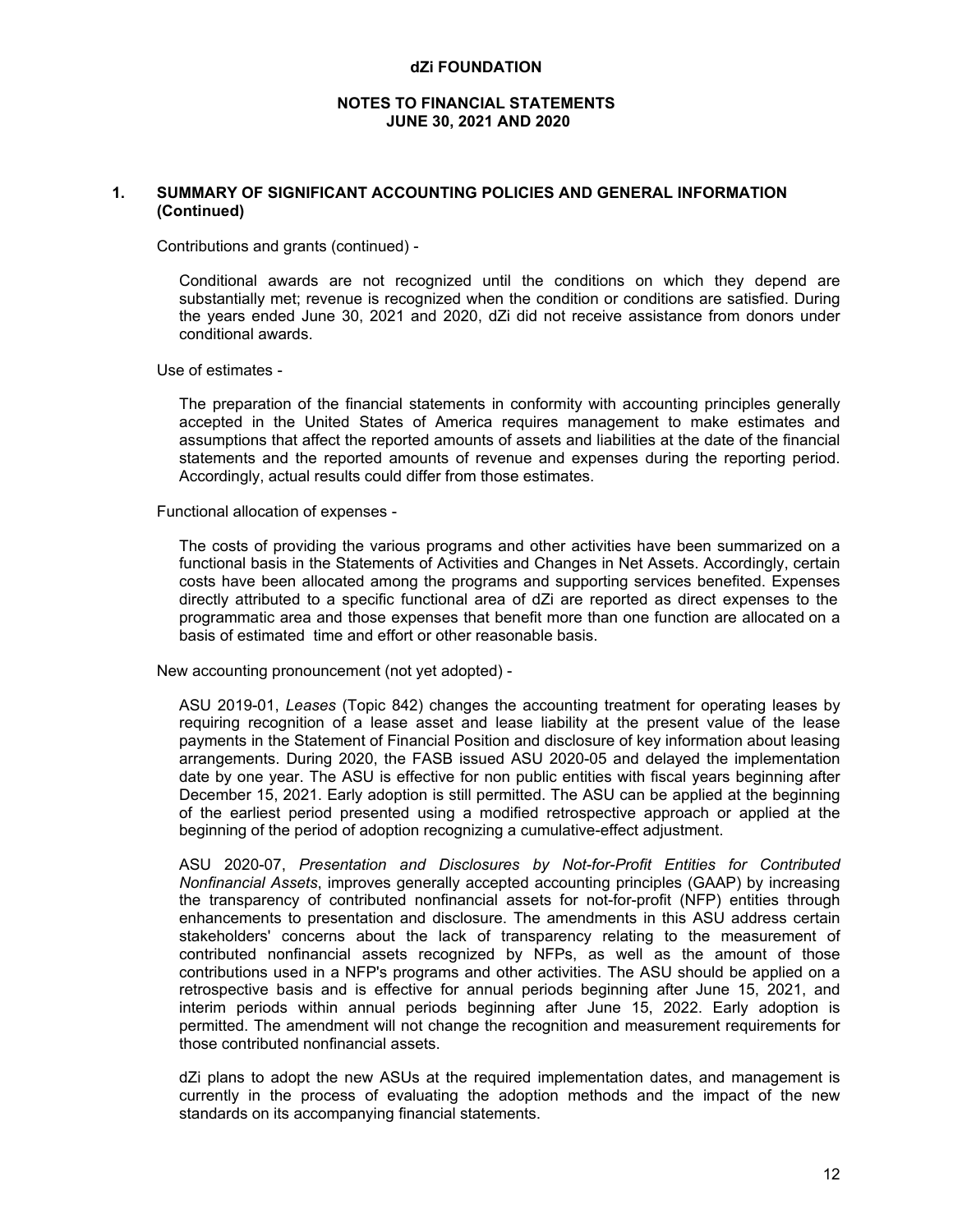### **NOTES TO FINANCIAL STATEMENTS JUNE 30, 2021 AND 2020**

# **1. SUMMARY OF SIGNIFICANT ACCOUNTING POLICIES AND GENERAL INFORMATION (Continued)**

Economic uncertainties -

On March 11, 2020, the World Health Organization declared the Coronavirus disease (COVID-19) a global pandemic. As a result of the spread of COVID-19, economic uncertainties have arisen which may negatively impact dZi's operations. The overall potential impact is unknown at this time.

# **2. CONTRIBUTIONS AND GRANTS RECEIVABLE**

Contributions and grants receivable reflect commitments made to dZi by individuals and other donors; as of June 30, 2021 and 2020, dZi had received commitments for support from donors in which \$63,500 and \$208,068, respectively, had not been received. Payments expected to be collected more than one year from the Statement of Financial Position date are recorded at their net present value of the estimated cash flows, using a discount rate of 3.25%.

Following is a summary of contributions and grants receivable as of June 30, 2021 and 2020:

|                                                                                                                 | 2021                                    |   |                                              |
|-----------------------------------------------------------------------------------------------------------------|-----------------------------------------|---|----------------------------------------------|
| Less than one year<br>One to five years                                                                         | \$<br>50,500<br>13,000                  | S | 140,618<br>67,450                            |
| Less: Allowance for doubtful amounts (current)<br>Less: Current portion<br>Less: Present value discount (3.25%) | 63,500<br>(6,000)<br>(44, 500)<br>(409) |   | 208,068<br>(25,000)<br>(115, 618)<br>(5,006) |
| <b>TOTAL NONCURRENT PORTION. NET</b>                                                                            | 12.591                                  |   | 62,444                                       |

# **3. LOANS PAYABLE**

On January 28, 2021, dZi received loan proceeds in the amount of \$64,113 under the Paycheck Protection Program (PPP). The promissory note required monthly principal and interest payments amortized over the 5-year term of the promissory note, with a deferral of payments for the first year. Under the Coronavirus Aid, Relief, and Economic Security Act (CARES Act), the promissory note may be forgiven by the Small Business Administration (SBA) in whole or in part. On September 24, 2021, the loan was forgiven in full, and accordingly, the liability has been classified as a current liability in the accompanying Statement of Financial Position.

On April 8, 2020, dZi received a PPP loan totaling \$64,500. The promissory note required monthly principal and interest payments amortized over the 24-month term of the promissory note with a deferral of payments for the first six months. dZi used the loan proceeds for purposes consistent with the PPP, and on November 28, 2020, the total due under the PPP loan was forgiven. The full value of the forgiven loan has been included in "Contributions and Grants" in the accompanying Statements of Activities and Changes in Net Assets.

On April 24, 2020, dZi received an advance in the amount of \$4,000 under the COVID-19 Economic Injury Disaster Loan (EIDL) program.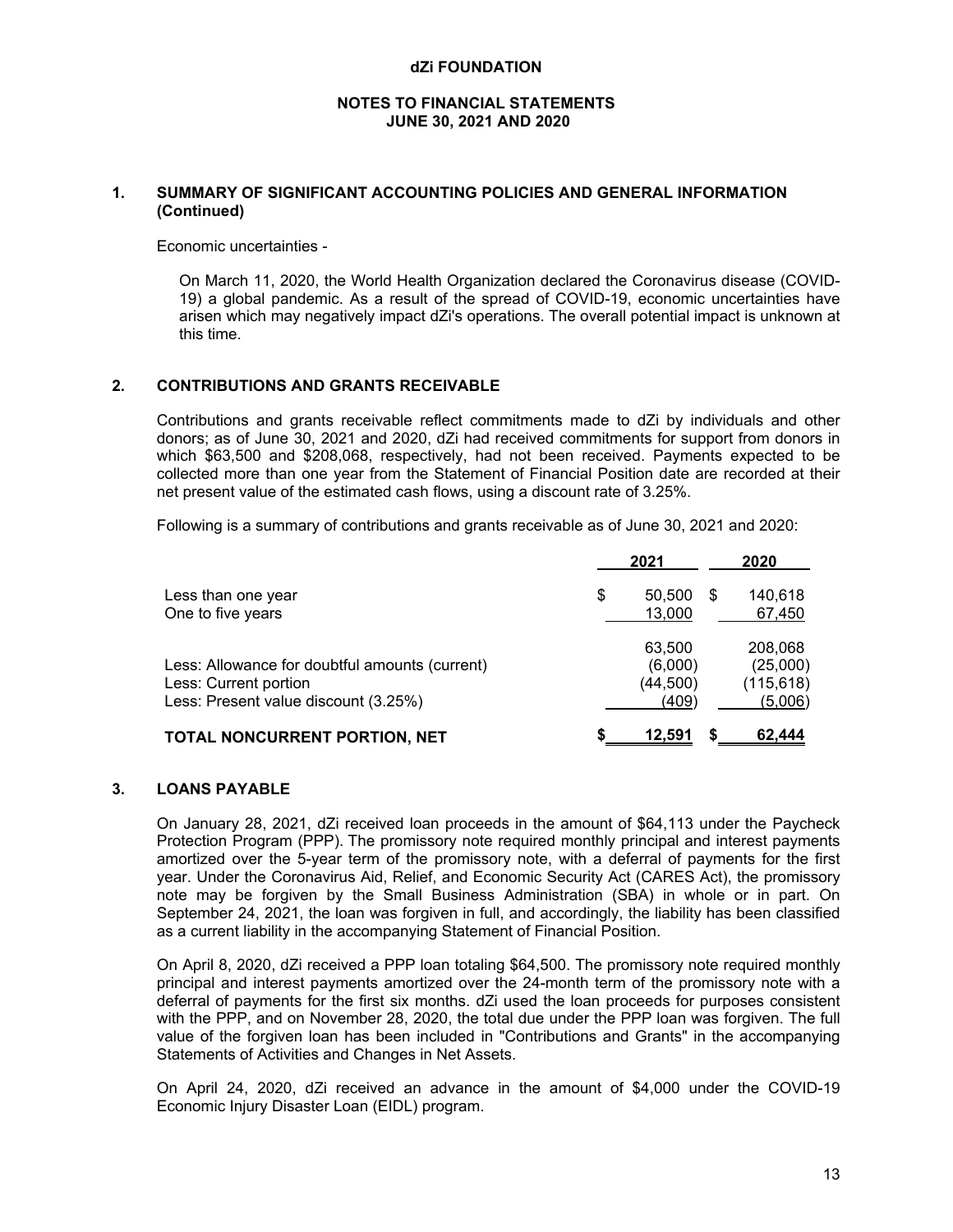# **NOTES TO FINANCIAL STATEMENTS JUNE 30, 2021 AND 2020**

# **3. LOANS PAYABLE (Continued)**

The agreement required repayments of principal and interest over a 30-year term, with a deferral of payments for the first year. On November 30, 2020, dZi repaid the entire amount.

### **4. LIQUIDITY AND AVAILABILITY**

Financial assets available for use for general expenditures within one year of the Statements of Financial Position date comprise the following:

|                                                                                                           | 2021                                | 2020                    |
|-----------------------------------------------------------------------------------------------------------|-------------------------------------|-------------------------|
| Cash and cash equivalents<br>Contributions and grants receivable                                          | $$1,416,107$ $$1,617,681$<br>44,500 | 115,618                 |
| Subtotal financial assets available within one year<br>Less: Amounts unavailable for general expenditures | 1,460,607                           | 1,733,299               |
| within one year due to donor's restriction<br>Less: Board designated funds                                | (357, 979)                          | (441, 183)<br>(162,000) |

# **FINANCIAL ASSETS AVAILABLE TO MEET CASH NEEDS FOR GENERAL EXPENDITURES WITHIN ONE YEAR \$ 1,102,628 \$ 1,130,116**

dZi Is substantially supported by restricted contributions; as a donor's restriction requires resources to be used in a particular manner or in a future period, dZi must maintain sufficient resources to meet those responsibilities to its donors. Thus, financial assets may not be available for general expenditure within one year. As of June 30, 2021 and 2020, dZi has financial assets equal to approximately 8 months of operating expenses.

# **5. NET ASSETS WITH DONOR RESTRICTIONS**

Net assets with donor restrictions consisted of the following at June 30, 2021:

|                                                  | 2021 |                            |      | 2020                        |  |  |
|--------------------------------------------------|------|----------------------------|------|-----------------------------|--|--|
| Nepal projects<br>Girls Homes<br>Time restricted | S    | 352.979<br>5.000<br>56.090 | - \$ | 433.683<br>7.500<br>173,562 |  |  |
| TOTAL NET ASSETS WITH DONOR RESTRICTIONS         |      | 414.069                    |      | 614.745                     |  |  |

The following net assets were released from donor restrictions by incurring expenses (or through the passage of time) which satisfied the restricted purposes specified by the donors:

|                                                             | 2021 |                                 |   | 2020                         |  |  |
|-------------------------------------------------------------|------|---------------------------------|---|------------------------------|--|--|
| Nepal projects<br>Girls Homes<br>Passage of time            | S    | 757.139 \$<br>12.500<br>150.740 |   | 575,111<br>15.000<br>159,790 |  |  |
| TOTAL NET ASSETS RELEASED FROM<br><b>DONOR RESTRICTIONS</b> |      | 920.379                         | S | 749.901                      |  |  |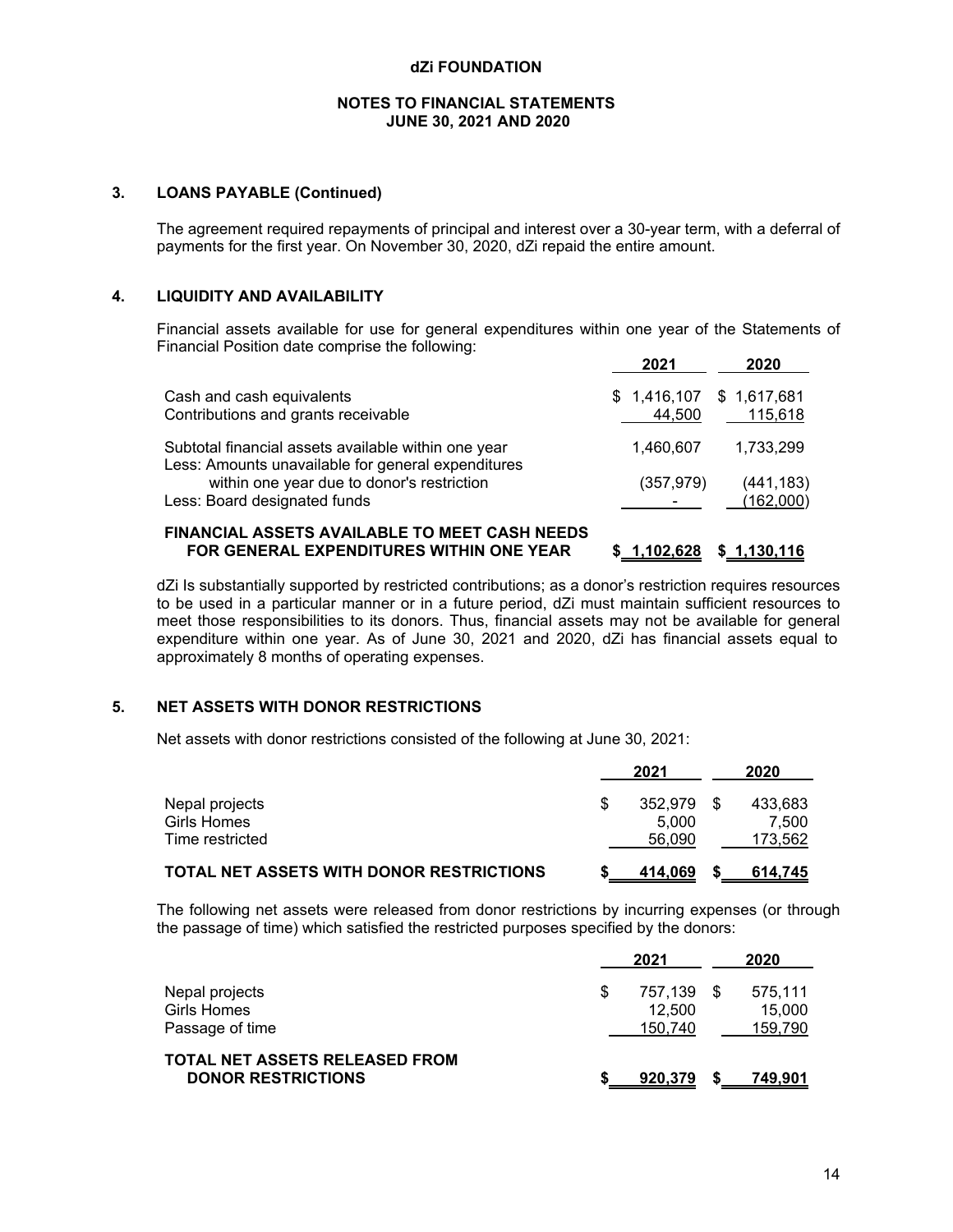#### **NOTES TO FINANCIAL STATEMENTS JUNE 30, 2021 AND 2020**

### **6. IN-KIND CONTRIBUTIONS**

In-kind contributions are recorded at fair value as of the date of the gift. During the years ended June 30, 2021 and 2020, dZi was the beneficiary of donated goods and services which allowed dZi to provide greater resources toward its various programs. Nepal community project work, also referred to as "Local contribution," is defined as the total monetary value of all volunteered labor and materials that community members directly invest in dZi projects. The value of a day's labor, as well as that of all local materials, is valued by community members at current going rates in that community at the time of the project. dZi field staff quantify, track and verify these values for each individual project. dZi also receives contributions from other sources for which the value cannot reasonably be determined. Accordingly, the value of those contributions has not been recorded in the accompanying financial statements.

The following donations have been included in contributions revenue and expense during the years ended June 30, 2021 and 2020: **2021 2020**

|                                     | --- |  |  | ∼∽∽              |  |  |
|-------------------------------------|-----|--|--|------------------|--|--|
| <b>Nepal Community Project Work</b> |     |  |  | 60,508 \$ 97,611 |  |  |

# **7. LEASE COMMITMENTS**

dZi rents its principal office space in Ridgway, Colorado under an operating lease agreement which is currently set to expire on April 30, 2024. Base rent is currently set at \$973 per month, with 6% annual increases. Also, dZi leases office space in Nepal under a lease currently requiring a monthly payment of NR 90,000 (approximately \$826), with 5% annual increases through the lease expiration date of December 31, 2023.

Following is a schedule of future minimum lease payments required under the operating lease agreements:

| Year Ending June 30, |   |                            |
|----------------------|---|----------------------------|
| 2022<br>2023<br>2024 | S | 23,703<br>25,013<br>17,614 |
|                      | S | 66,330                     |

Occupancy expense (for all office spaces) during the years ended June 30, 2021 and 2020 totaled \$22,628 and \$23,875, respectively.

# **8. RETIREMENT PLANS**

dZi contributes up to 3% of each employee's gross pay as a match to employee contributions in dZi's established IRA fund or a qualifying fund of their choosing. This policy applies to all U.S. based, salaried employees who meet the IRS minimum compensation requirements. The continuation of this benefit is reviewed annually at the calendar year-end Board meeting, generally held in December. The Board's intent is for this policy to be in force indefinitely. However, the Board maintains the discretion to modify it (including eliminating it) at any time if and when deemed necessary.